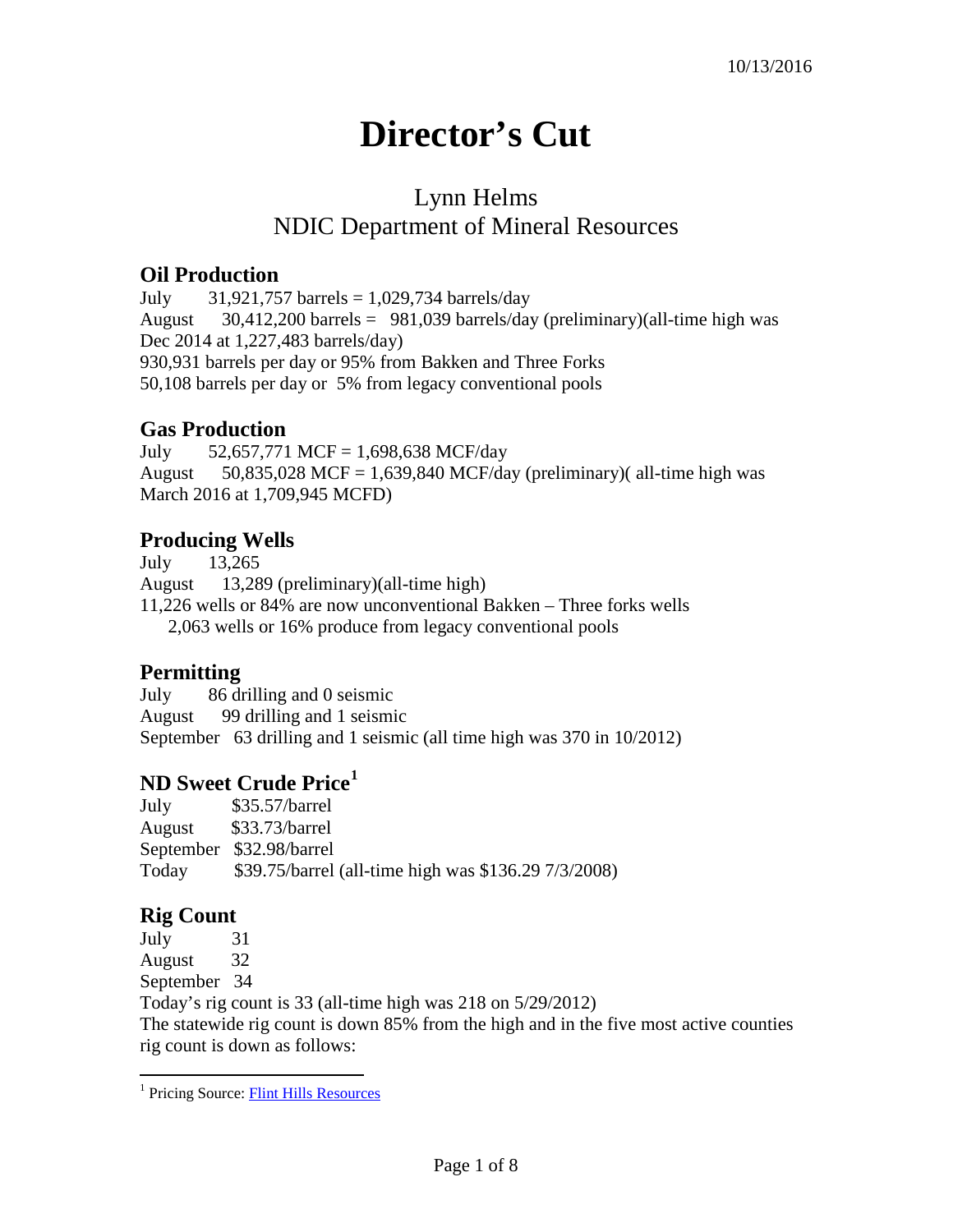| Divide | $-92\%$ (high was $3/2013$ )           |
|--------|----------------------------------------|
| Dunn   | $-68\%$ (high was $6/2012$ )           |
|        | McKenzie $-88\%$ (high was $1/2014$ )  |
|        | Mountrail $-90\%$ (high was $6/2011$ ) |
|        | Williams -90% (high was 10/2014)       |

#### Comments:

The drilling rig count increased one from July to August, then increased two from August to September, and is down one more from September to today. Operators remain committed to running the minimum number of rigs while oil prices remain below \$60/barrel WTI. The number of well completions rose from 44(final) in July to 59(preliminary) in August. Oil price weakness is the primary reason for the slow-down and is now anticipated to last into at least the fourth quarter of this year and perhaps into the second quarter of 2017. There were no significant precipitation events, 11 days with wind speeds in excess of 35 mph (too high for completion work), and no days with temperatures below -10F.

Over 98% of drilling now targets the Bakken and Three Forks formations.

Estimated wells waiting on completion<sup>[2](#page-1-0)</sup> is 888, down 24 from the end of July to the end of August.

Estimated inactive well count<sup>[3](#page-1-1)</sup> is 1,514, up 42 from the end of July to the end of August.

Crude oil take away capacity remains dependent on rail deliveries to coastal refineries to remain adequate.

Low oil price associated with lifting of sanctions on Iran, a weak economy in China, and the Brexit are expected to lead to continued low drilling rig count. Utilization rate for rigs capable of 20,000+ feet is 25-30% and for shallow well rigs (7,000 feet or less) 15- 20%.

Drilling permit activity increased from July to August then dropped sharply August to September. Operators have a significant permit inventory should a return to the drilling price point occur in the next 12 months.

 $\overline{a}$ 

<span id="page-1-0"></span> $2$  The number of wells waiting on completions is an estimate on the part of the director based on idle well count and a typical five year average. Neither the State of North Dakota, nor any agency officer, or employee of the State of North Dakota warrants the accuracy or reliability of this product and shall not be held responsible for any losses caused by this product. Portions of the information may be incorrect or out of date. Any person or entity that relies on any information obtained from this product does so at his or her own risk.

<span id="page-1-1"></span><sup>3</sup> Includes all well types on IA and AB statuses.

IA= Inactive shut in  $\geq$ 3 months and  $\leq$ 12 months

AB= Abandoned (Shut in >12 months)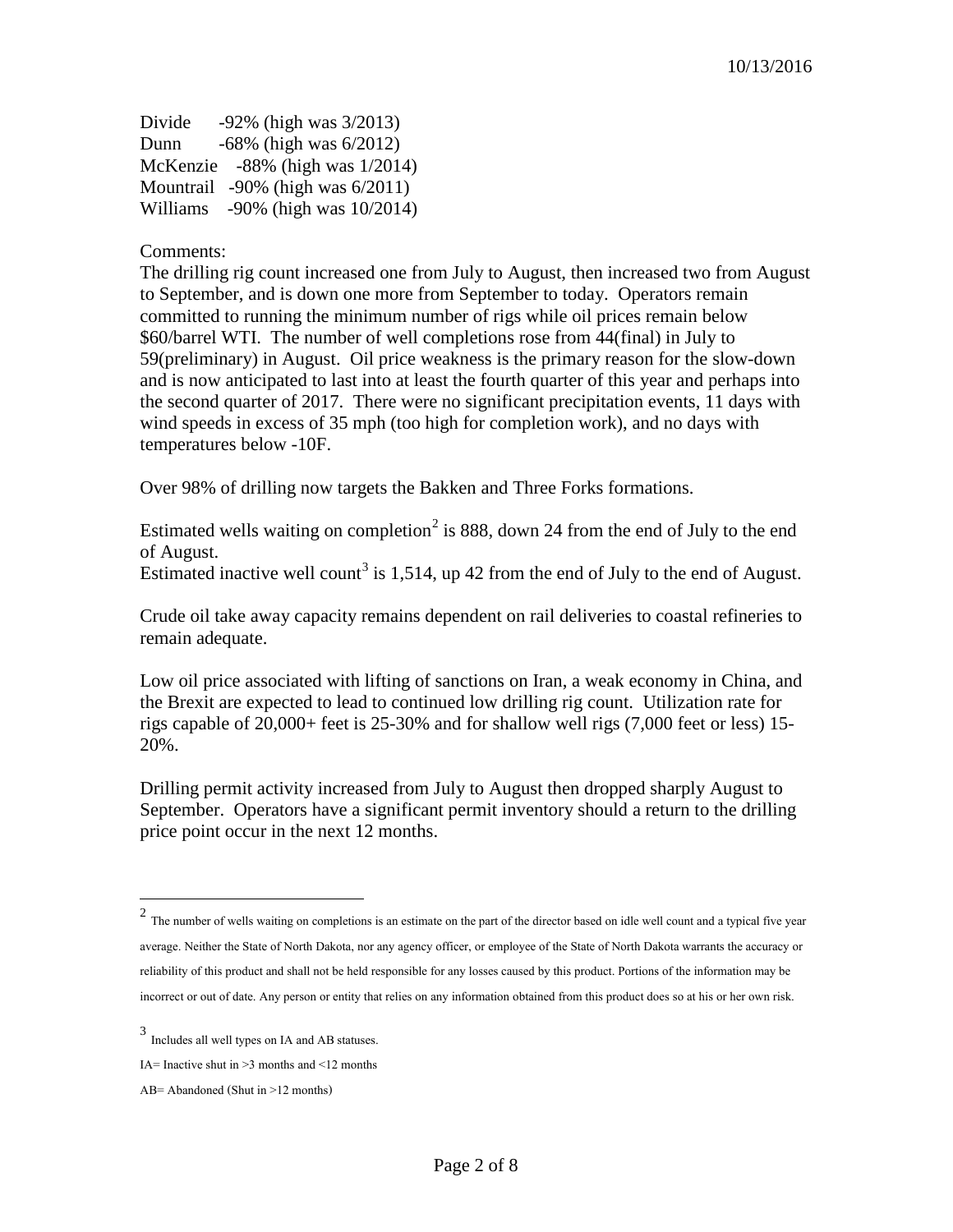Rigs actively drilling on federal surface in the Dakota Prairie Grasslands is unchanged at 1.

Activity on the Fort Berthold Reservation is as follows: 7 drilling rigs (2 on fee lands and 5 on trust lands) 158,931 barrels of oil per day (95,790 from trust lands & 63,142 from fee lands) 1,482 active wells (1,023 on trust lands & 459 on fee lands) 169 wells waiting on completion 528 approved drilling permits (335 on trust lands & 193 on fee lands) 1,758 additional potential future wells (1,245 on trust lands & 513 on fee lands)

Seismic activity is unchanged. There are 4 surveys active, 0 recording and 0 NDIC reclamation projects, 0 remediating, 2 suspended, and 1 permitted.

North Dakota leasing activity is limited to renewals and top leases in the Bakken - Three Forks area.

US natural gas storage is now 5.9% above the five-year average indicating some price improvement in the future. North Dakota shallow gas exploration could be economic at future gas prices, but is not at the current price. The operator of the exploration well (file 27235) in Emmons County has received approval to plug and abandon the well and they have cancelled all other permits in the area. The well appears to contain 2 pay sections totaling about 80 feet thick with very good gas shows.

The price of natural gas delivered to Northern Border at Watford City is down \$0.20 to \$2.40/MCF. This results in a current oil to gas price ratio of 16.6 to 1. The percentage of gas flared increased to 11.4%. The Tioga gas plant operated at 81% of capacity. The expansion of gas gathering from south of Lake Sakakawea has experienced approval delays resulting in start-up now anticipated in January 2017. The August Bakken capture percentage was 89% with the daily volume of gas flared from July to August up 6.5 MMCFD. The historical high flared percent was 36% in 09/2011.

Gas capture statistics are as follows:

Statewide 89% Statewide Bakken 89% Non-FBIR Bakken 89% FBIR Bakken 88% Trust FBIR Bakken 87% Fee FBIR 92%

77% January 1, 2015 through March 31, 2016 80% April 1, 2016 through October 31, 2016 85% November 1, 2016 through October 31, 2018 88% November 1, 2018 through October 31, 2020 91% beginning November 1, 2020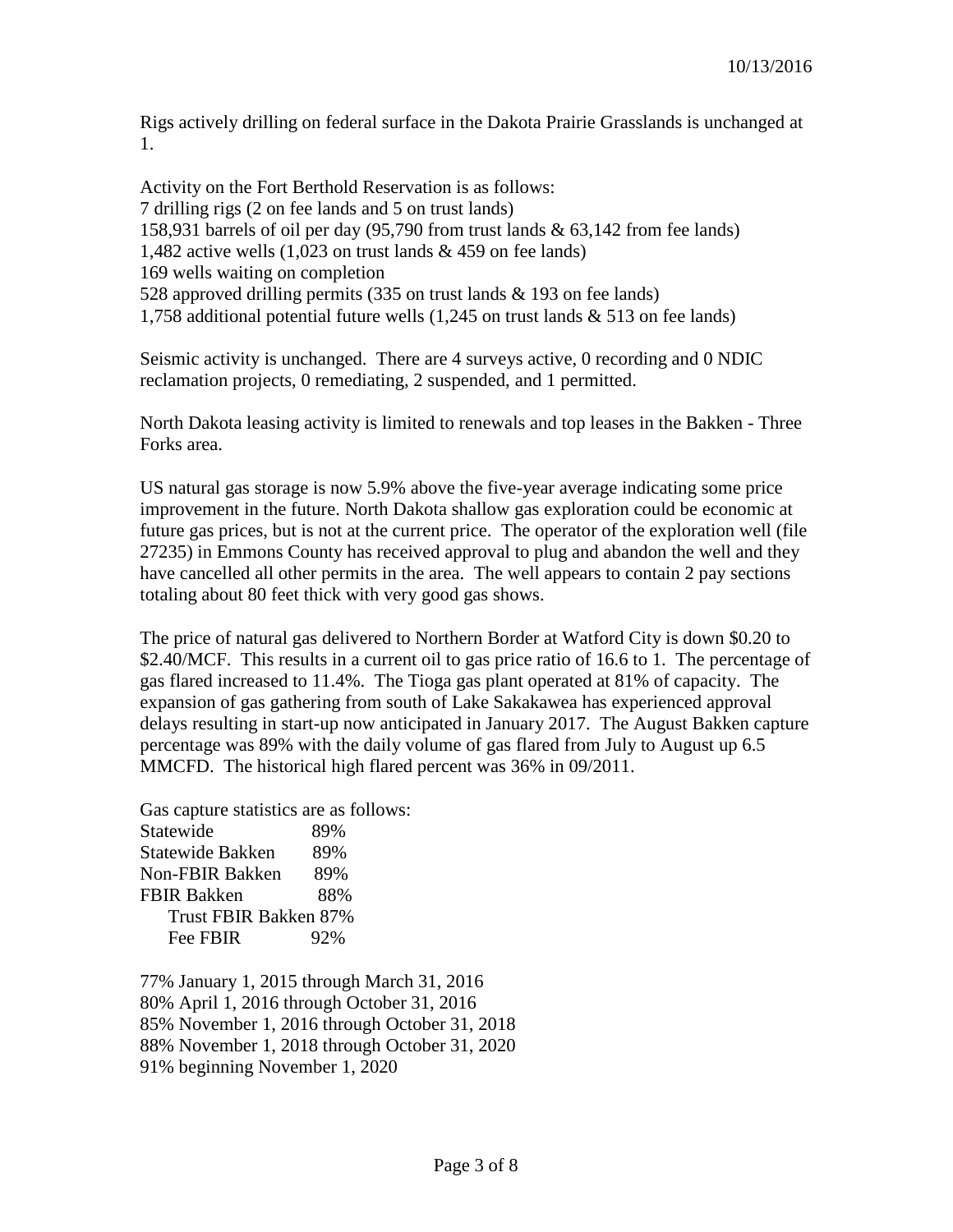The North Dakota Legislature passed HB1432 which sets up a council to address Clean Water Act, Safe Drinking Water Act, Clean Air Act, and Endangered Species Act issues: **BIA** has published a new final rule to update the process for obtaining rights of way on Indian land. The rule was published 11/19/15 and became effective 12/21/15. The final rule can be found at [https://www.federalregister.gov/articles/2015/11/19/2015-](https://www.federalregister.gov/articles/2015/11/19/2015-28548/rights-of-way-on-indian-land) [28548/rights-of-way-on-indian-land.](https://www.federalregister.gov/articles/2015/11/19/2015-28548/rights-of-way-on-indian-land) On 3/11/16, the Western Energy Alliance filed a complaint and motion for a temporary restraining order and/or a preliminary injunction. On 4/19/16, the US District court for the District of North Dakota issued an order denying the motion for a preliminary injunction.

**BLM** has published a proposed new final rule to revise Onshore Order 4. The proposed rule would replace Onshore Oil and Gas Order Number 4 (Order 4), which sets minimum standards for the measurement of oil. Order 4 has not been updated since 1989, and does not reflect modern industry practices or standards. The proposed rule can be viewed online at [www.regulations.gov.](http://www.regulations.gov/) NDIC comments can be found at <http://www.nd.gov/ndic/ic-press/BLM-Comments-OnshoreOrder4.pdf>

**BLM** released a proposed rule on  $10/2/15$  to update and replace its regulations (Onshore order 5) governing the measurement of natural gas produced from onshore Federal and Indian leases. The requirements contained in the proposed rule reflect advances in measurement technology and critical updates in industry standards and practices. It also responds directly to concerns from the Government Accountability Office (GAO), the Department of the Interior's Office of Inspector General, and Secretary's Subcommittee on Royalty Management, that the BLM's existing rules do not provide adequate assurance that gas production on public and Indian lands is being accounted for in a way that ensures that all royalties are accurately tracked and paid. The proposed rule that would replace Onshore Order 5 can be viewed online at [www.blm.gov.](http://www.blm.gov/) NDIC comments can be found at<http://www.nd.gov/ndic/ic-press/BLM-Comments-1004-AE17.pdf>

**BLM** released a proposed rule on  $1/22/16$  to update and replace its regulations on venting and flaring of natural gas. The information from public and tribal sessions in Denver, Albuquerque, Dickinson, and Washington, DC can be viewed at [http://www.blm.gov/wo/st/en/prog/energy/oil\\_and\\_gas/public\\_events\\_on\\_oil.html.](http://www.blm.gov/wo/st/en/prog/energy/oil_and_gas/public_events_on_oil.html) NDIC comments at the Dickinson meeting can be found at [http://www.nd.gov/ndic/ic](http://www.nd.gov/ndic/ic-press/BLM-comments-140509.pdf)[press/BLM-comments-140509.pdf.](http://www.nd.gov/ndic/ic-press/BLM-comments-140509.pdf) NDIC comments on the proposed rule can be found at<http://www.nd.gov/ndic/ic-press/dmr-blm-43CFR.pdf>

**BLM** revised final regulations for hydraulic fracturing on federal and Indian lands were published in the CFR on 3/26/15 and they were scheduled to go into effect 6/24/15. North Dakota, Colorado, Utah, Wyoming, Western Energy Alliance, and IPAA filed for a preliminary injunction to prevent the rules going into effect until the case is settled. Following a lengthy hearing in Casper, Wyoming on 6/23/15, the court issued a stay on the rules. On 9/30/15 the court granted a preliminary injunction, preventing the rules from being enforced until litigation on the rule is final. The  $10<sup>th</sup>$  Circuit Court of Appeals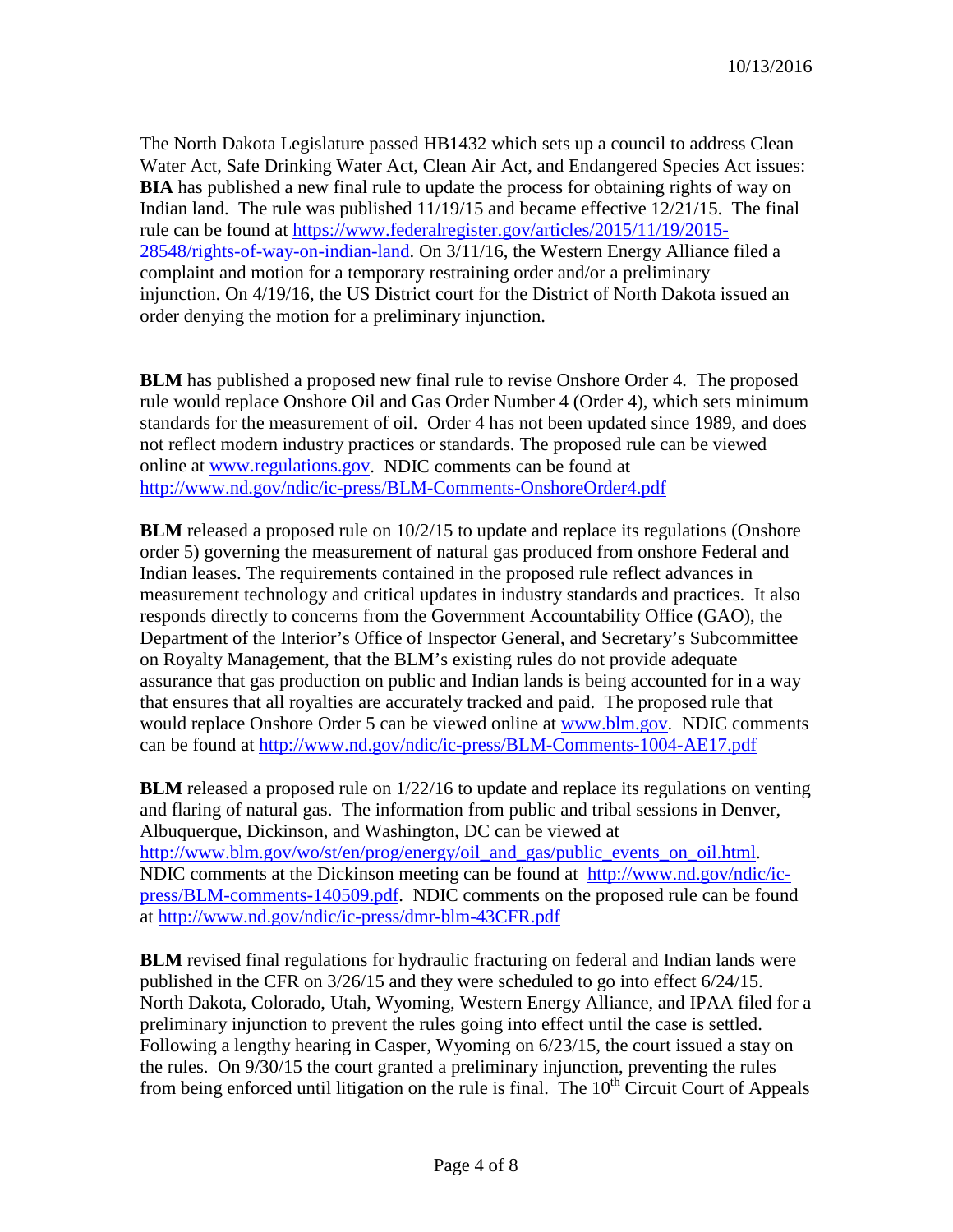issued an order  $3/10/16$  denying the industry alternative motion for a stay. On  $6/21/16$ the court found the rule to be unlawful and ordered it set aside. The plaintiffs filed a motion with the US Court of Appeals for the Tenth Circuit to dismiss the appeal of the preliminary injunction. The Department of Justice on behalf of the BLM and the intervening environmental groups have appealed the decision on the rule and oppose the motion to dismiss the appeal of the preliminary injunction. The North Dakota Response Brief to the US Court of Appeals for the Tenth Circuit was filed 9/15/16. NDIC comments on the rule can be found at [http://www.nd.gov/ndic/ic-press/BLM-comments-](http://www.nd.gov/ndic/ic-press/BLM-comments-120625.pdf)[120625.pdf](http://www.nd.gov/ndic/ic-press/BLM-comments-120625.pdf)

**BLM** has published a new final rule to revise Onshore Order 3. The proposed rule would change the way federal production is measured and allocated for calculation of royalties, require a federal Application for Permit to Drill (APD) even for state and private wells in a federal unit or communitized area (CA), and revise the situations in which downhole commingling of production from different leaseholds would be allowed. NDIC comments can be found at <http://www.nd.gov/ndic/ic-press/BLM-Comments-OnshoreOrder3.pdf>

**BLM** has published the North Dakota Greater Sage-Grouse Proposed Resource Management Plan Amendment and Final EIS. **NDIC is evaluating whether the state needs to intervene in the lawsuit filed by Western Energy Alliance challenging the final plan.** Information on the plan and EIS can be found at the following web addresses: [https://www.blm.gov/epl-front](https://www.blm.gov/epl-front-office/eplanning/planAndProjectSite.do?methodName=dispatchToPatternPage¤tPageId=48797)[office/eplanning/planAndProjectSite.do?methodName=dispatchToPatternPage&currentP](https://www.blm.gov/epl-front-office/eplanning/planAndProjectSite.do?methodName=dispatchToPatternPage¤tPageId=48797) [ageId=48797](https://www.blm.gov/epl-front-office/eplanning/planAndProjectSite.do?methodName=dispatchToPatternPage¤tPageId=48797)

**EPA** On 8/11/16 EPA's Scientific Advisory Board completed their peer review of the Agency's draft of the Assessment of the Potential Impacts of Hydraulic Fracturing for Oil and Gas on Drinking Water Resources. The review can be found at [https://yosemite.epa.gov/sab/sabproduct.nsf/LookupWebReportsLastMonthBOARD/BB6](https://yosemite.epa.gov/sab/sabproduct.nsf/LookupWebReportsLastMonthBOARD/BB6910FEC10C01A18525800C00647104/$File/EPA-SAB-16-005+Unsigned.pdf) [910FEC10C01A18525800C00647104/\\$File/EPA-SAB-16-005+Unsigned.pdf.](https://yosemite.epa.gov/sab/sabproduct.nsf/LookupWebReportsLastMonthBOARD/BB6910FEC10C01A18525800C00647104/$File/EPA-SAB-16-005+Unsigned.pdf) EPA will use the SAB's final comments and suggestions, along with relevant literature published since the release of the draft assessment, and public comments received by the Agency, to revise and finalize the assessment. **The NDIC is monitoring the potential impacts of the peer review to determine if any action is appropriate.** NDIC comments on the EPA Assessment can be found at [http://www.nd.gov/ndic/ic-press/DMR-EPA-](http://www.nd.gov/ndic/ic-press/DMR-EPA-HydraulicFractureComments.pdf)[HydraulicFractureComments.pdf](http://www.nd.gov/ndic/ic-press/DMR-EPA-HydraulicFractureComments.pdf)

**EPA** On 8/26/15 a coalition of environmental organizations filed a 60 day legal notice with the U.S. Environmental Protection Agency demanding more regulation of drilling and fracking waste. The groups are the Environmental Integrity Project, Natural Resources Defense Council, Earthworks, Responsible Drilling Alliance, San Juan Citizens Alliance, West Virginia Surface Owners Rights Organization, and the Center for Health, Environment and Justice. On 5/4/16 the same environmental groups filed suit against the EPA in the federal district court for the District of Columbia. The Plaintiffs Allege that EPA "has failed to meet its nondiscretionary duty" under the federal Resource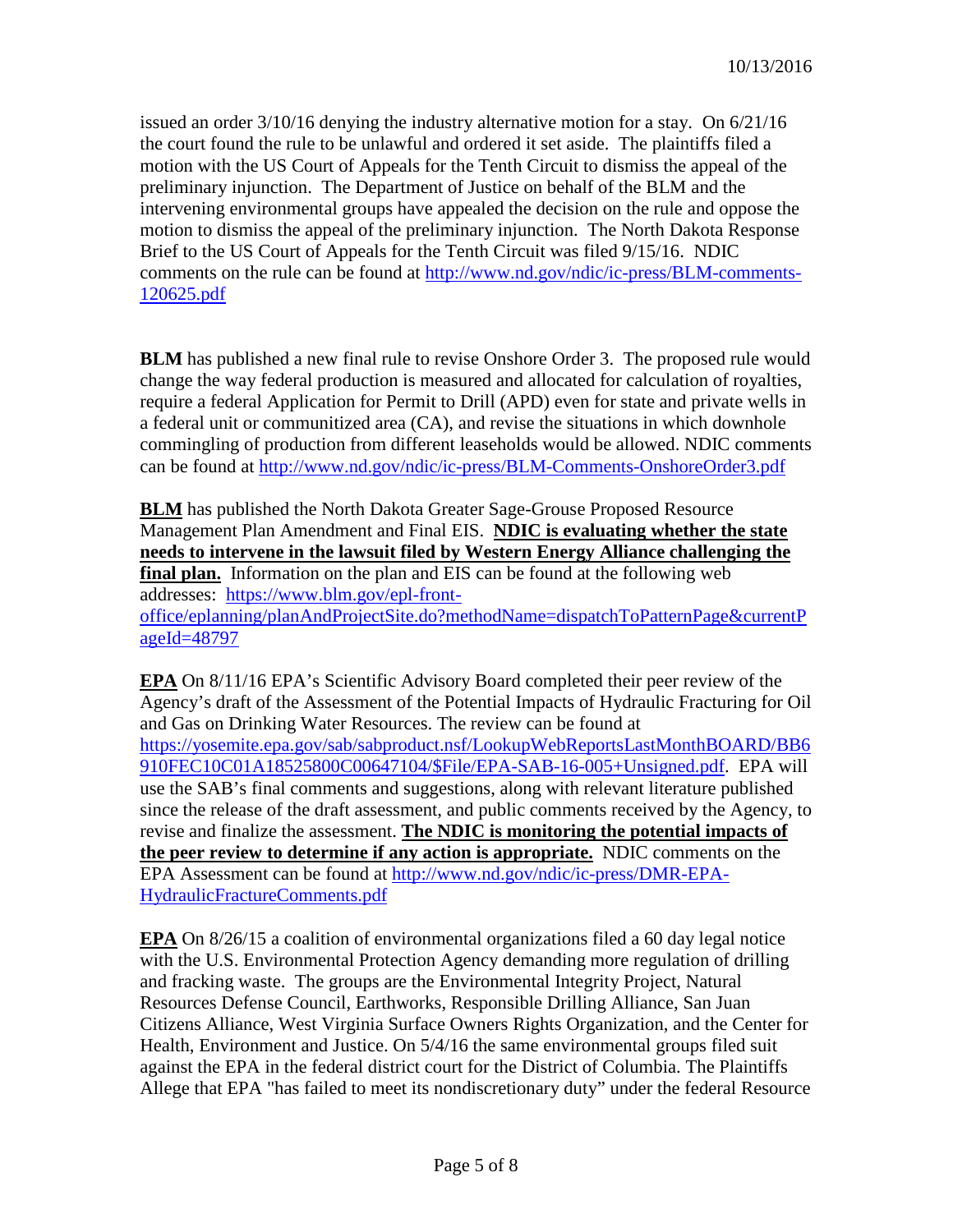Conservation and Recovery Act (RCRA ) to review and revise the RCRA Subtitle D solid waste regulations for O&G wastes every three years and that EPA last completed such a review in 1988 and that EPA has failed to review or revise the guidelines for state solid waste plans since 1981.

Plaintiffs want to force EPA to do two things-

1. Issue more stringent regulations for managing and disposing of O&G wastes, including on issues such as open-air pits and impoundments used for storing O&G wastewater, underground injection wells, and the transportation of O&G wastes by truck or pipeline.

2. Make the state solid waste plan guidelines more stringent and comprehensive. The document filed in the suit can be found at [http://environmentalintegrity.org/wp](http://environmentalintegrity.org/wp-content/uploads/2016-05-04-RCRA-OG-Wastes-Deadline-Suit-Complaint-FILED.pdf)[content/uploads/2016-05-04-RCRA-OG-Wastes-Deadline-Suit-Complaint-FILED.pdf](http://environmentalintegrity.org/wp-content/uploads/2016-05-04-RCRA-OG-Wastes-Deadline-Suit-Complaint-FILED.pdf) On 6/30/16 North Dakota filed motions to intervene in order to prevent a sue and settle situation that would adversely impact state regulatory jurisdiction and to dismiss the case. Motions to Intervene were also filed by the Texas Railroad Commission, American Petroleum Institute, Independent Petroleum Association of America, and the association of Texas oil and gas producer/royalty owners (TIPRO). **The plaintiffs and EPA each filed motions to oppose the motions to intervene. North Dakota filed a reply in support of its motion on 9/23/16.**

**EPA** Prime Minister Justin Trudeau and President Barack Obama announced Thursday 3/10/16 their two countries will work together to reduce methane emissions from the oil and gas sector by 40 to 45 per cent below 2012 levels by 2025. On 6/3/16 the proposed "Information Collection Effort for Oil and Gas Facilities" was published in the Federal Register. The notice and supporting statement along with the operator survey and facility survey can be found at [https://www3.epa.gov/airquality/oilandgas/actions.html.](https://www3.epa.gov/airquality/oilandgas/actions.html) NDIC comments can be found at [http://www.nd.gov/ndic/ic-press/dmr-epa-comments2016-](http://www.nd.gov/ndic/ic-press/dmr-epa-comments2016-0204.pdf) [0204.pdf.](http://www.nd.gov/ndic/ic-press/dmr-epa-comments2016-0204.pdf) **On 9/23/16 EPA issued the second draft of an Information Collection Request (ICR) to require oil and natural gas companies to provide extensive information needed to develop regulations to reduce methane emissions from existing oil and gas sources. The second draft reflects a number of changes EPA made based on comments the agency received on the draft ICR. The ICR process, which is governed by the Paperwork Reduction Act, provides the public two opportunities to review drafts of the ICR and supporting materials. The second draft ICR will be available for public comment for 30 days after the Federal Register publishes a notice of its availability. After reviewing public comment, the Office of Management and Budget (OMB) will determine whether to approve the ICR. To submit comments on the second draft ICR, visit [www.regulations.gov,](http://www.regulations.gov/) and enter this Docket ID number in the search box: EPA-HQ-OAR-2016-0204. Click "Comment Now" on the search results page, and follow the online instructions for submitting comments. Commenters also may mail comments to: EPA Docket Center, U.S. Environmental Protection Agency, Mail Code 28221T, 1200 Pennsylvania Ave. NW, Washington, DC 20460. Comments should be marked "Attention Docket ID No. EPA-HQ-OAR-2016-0204."**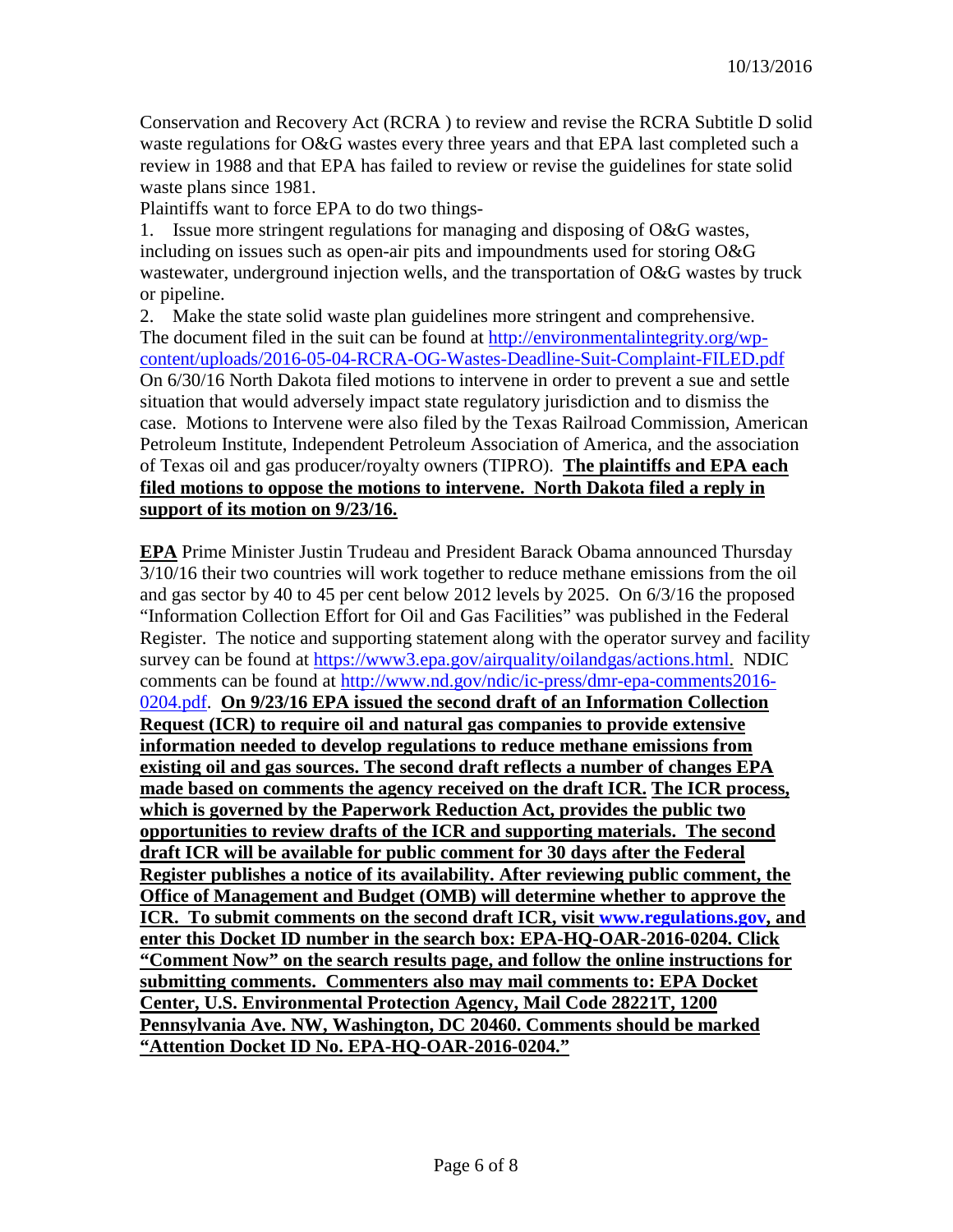**EPA** On 6/3/16 the final rule proposing a suite of changes to Clean Air Act permitting requirements for new and modified emissions sources in the oil and natural gas industry was published in the Federal Register. On 6/29/16 the NDIC decided to file a Petition for Review with the US Appeals Court for the District of Columbia to defend the state's sovereign jurisdiction over oil and gas regulation. Thirteen other states have joined this effort. North Dakota declined the standard offer to explore settlement through the court's mediation program.

The proposed actions and NDIC comments are as follows:

o Proposed New Source Performance Standards – Docket ID number EPA-HQ-OAR-2010-0505. NDIC comments can be found at [http://www.nd.gov/ndic/ic-press/EPA-HQ-](http://www.nd.gov/ndic/ic-press/EPA-HQ-OAR-2010-0505.pdf)[OAR-2010-0505.pdf](http://www.nd.gov/ndic/ic-press/EPA-HQ-OAR-2010-0505.pdf)

o Draft Control Techniques Guidelines – Docket ID number: EPA-HQ-OAR-2015-0216. NDIC comments can be found at [http://www.nd.gov/ndic/ic-press/EPA-HQ-OAR-2015-](http://www.nd.gov/ndic/ic-press/EPA-HQ-OAR-2015-0216.pdf) [0216.pdf](http://www.nd.gov/ndic/ic-press/EPA-HQ-OAR-2015-0216.pdf)

o Proposed Source Determination Rule – Docket ID number: EPA-HQ-OAR-2013-0685. NDIC comments can be found at [http://www.nd.gov/ndic/ic-press/EPA-HQ-OAR-2013-](http://www.nd.gov/ndic/ic-press/EPA-HQ-OAR-2013-0685.pdf) [0685.pdf](http://www.nd.gov/ndic/ic-press/EPA-HQ-OAR-2013-0685.pdf)

o Proposed Federal Implementation Plan for Implementing Minor New Source Review Permitting in Indian Country – Docket ID number: EPA-HQ-OAR-2014-0606. NDIC comments can be found at [http://www.nd.gov/ndic/ic-press/EPA-HQ-OAR-2014-](http://www.nd.gov/ndic/ic-press/EPA-HQ-OAR-2014-0606.pdf) [0606.pdf](http://www.nd.gov/ndic/ic-press/EPA-HQ-OAR-2014-0606.pdf)

**EPA** published an advanced notice of proposed rule-making to seek comments on the information that should be reported or disclosed for hydraulic fracturing chemical substances and mixtures and the mechanism for obtaining this information. The proposed rule-making is in response to a petition from Earthjustice and 114 other groups who are opposed to the use of the GWPC-IOGCC FracFocus website process of chemical disclosure and any type of trade secret protection for hydraulic fracturing fluid mixtures. These groups are requesting EPA regulation of chemical disclosure under the federal Toxic Substances Control Act. Thanks to all who provided comments in support of a "states first" policy. NDIC comments can be viewed at [http://www.nd.gov/ndic/ic](http://www.nd.gov/ndic/ic-press/DMR-frac714.pdf)[press/DMR-frac714.pdf](http://www.nd.gov/ndic/ic-press/DMR-frac714.pdf)

**EPA** Administrator, Gina McCarthy, and the Assistant Secretary of the Army (Civil Works), Jo Ellen Darcy, signed the "Waters of the United States" final rule on 05/27/2015. The final rule was published in the Federal Register 7/29/15 and became effective in 37 states on 8/28/15. North Dakota, Alaska, Arizona, Arkansas, Colorado, Idaho, Missouri, Montana, Nebraska, New Mexico, Nevada, South Dakota, and Wyoming filed a lawsuit in U.S. District Court, claiming the final rule would harm states as regulators of the waters and lands. On 8/27/15 Federal District Judge Erickson granted a preliminary injunction preventing enforcement of the rule in the 13 states. The North Dakota case will now be subject to appeal, but no schedule has been set at this time. NDIC comments can be viewed at [http://www.nd.gov/ndic/ic-press/WOTUS](http://www.nd.gov/ndic/ic-press/WOTUS-comments.pdf)[comments.pdf](http://www.nd.gov/ndic/ic-press/WOTUS-comments.pdf)

Texas, Mississippi and Louisiana filed a joint complaint in the U.S. District Court for the Southern District of Texas, charging that the rule is unconstitutional. Ohio and Michigan